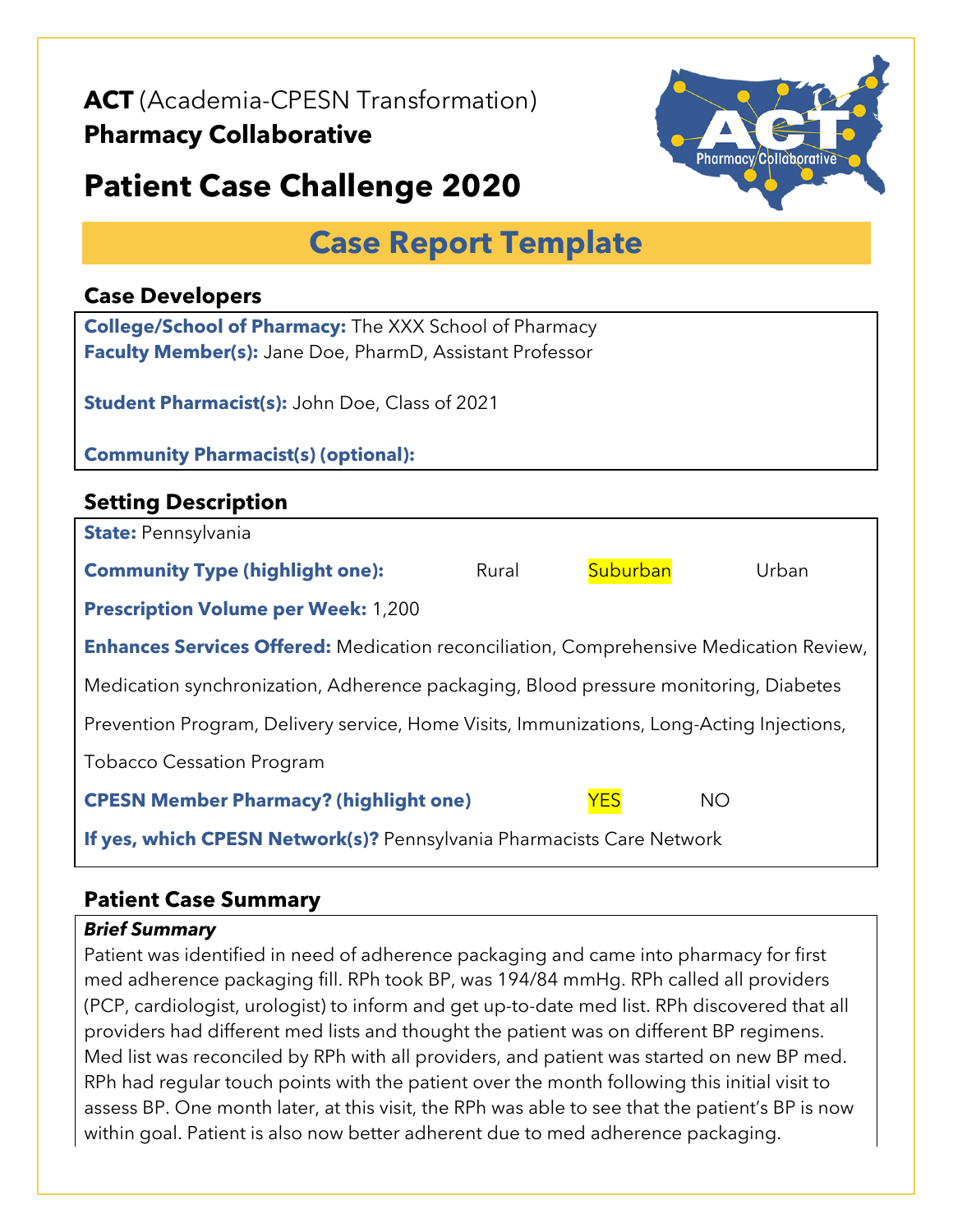#### *Value Expression Explanation*

**Return on Investment:** In this instance, the patient did not qualify for an active payor contract in the state. However, based on available cost data the pharmacist generated an approximate \$10,000 in cost savings through a prevented hospitalization, and could generate an approximate \$5,824 in cost savings over the span of the year with continued monitoring and maintence of adherence.

**Personal value to patients/caregivers:** The pharmacist provided invaluable support to the patient in this case. For someone who is on several medications and seeing multiple providers, confusion and resultant poor outcomes are all too possible. The pharmacist in this case was able to keep the patient at home and out of the hospital, both through adherence packaging and through initiation of a new medication to control the patient's blood pressure.

#### *Key Learnings for Community Pharmacy Practice from this Case Report*

This patient became more closely involved with the pharmacist and with their healthcare initially because the pharmacist identified this patient as someone to monitor blood pressure through the Flip the Pharmacy program. Turning our attention intentionally to the patient for things like blood pressure monitoring, diabetes management, immunizations, etc. can open our eyes to the impact that pharmacists can have on the health and wellbeing of patients.

## **Patient Description**

| Title of Patient Case: Susan Derpressure<br>(can be creative patient name or topic) |
|-------------------------------------------------------------------------------------|
| <b>Age: 68</b>                                                                      |
| <b>Race:</b> Caucasian                                                              |
| <b>Gender: Woman</b>                                                                |
| <b>Sex:</b> Female                                                                  |
| <b>Occupation: Retired</b>                                                          |
| <b>Living Arrangements/Family:</b> Lives alone in a ranch home                      |
| Health Insurance (coverage type and any issues): Medicare                           |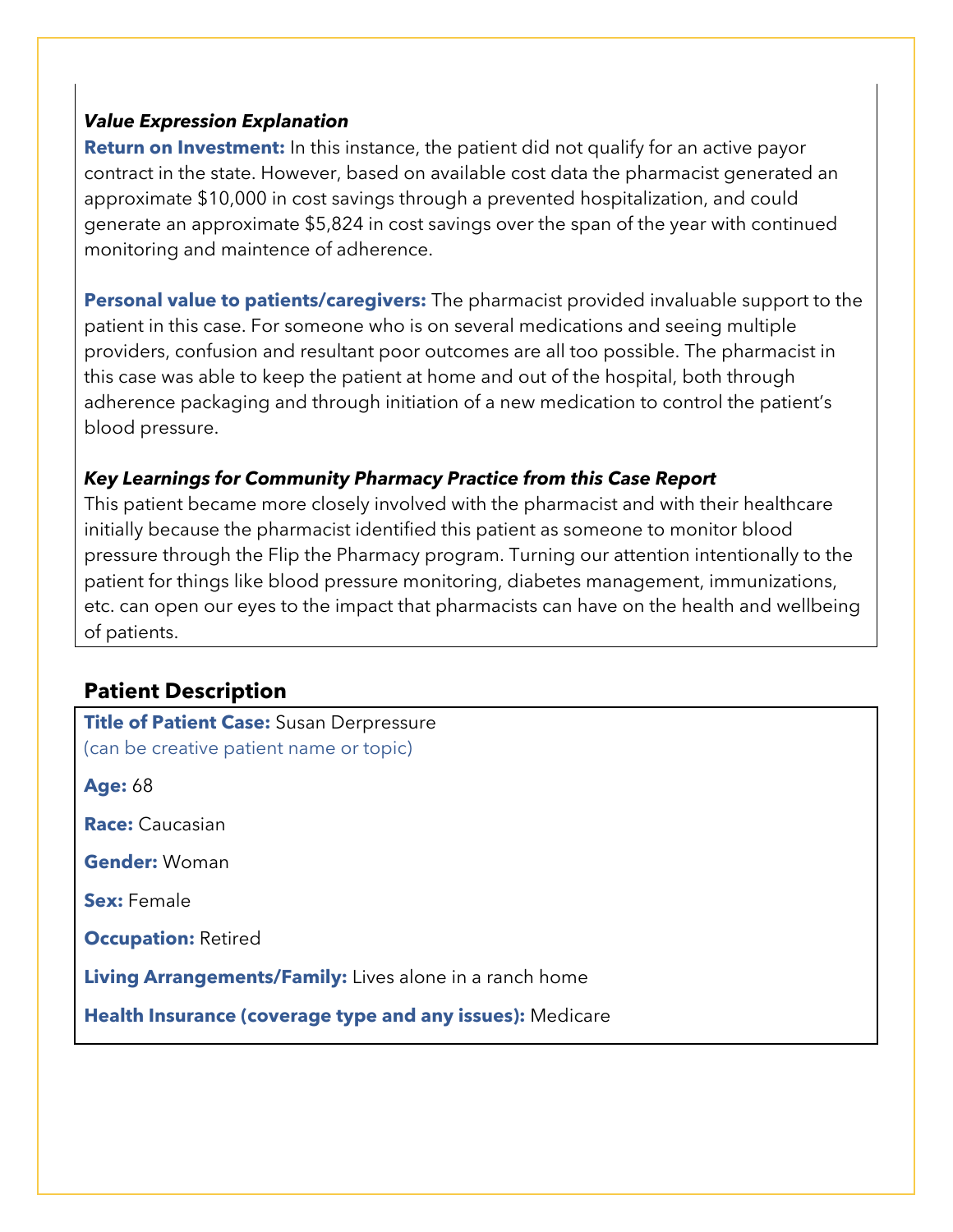**Date of encounter:** 2/1/2020 **Encounter Type (Initial or Follow up):** Follow up (390906007) **Encounter Class (In person or Telephone encounter):** In person encounter (453701000124103) **Encounter Reason (See Summary for codes document):** Medication synchronization (415693003)

## **History of Present Illness**

Patient was identified 1/2/2020 as needing medication adherence packaging to help with adherence. Assessed patient's BP on this date and discovered it was 194/84. After conferring with the patient's physicians, patient was initiated on irbesartan 150 mg once daily. Patient is doing well on medication adherence packaging and with new blood pressure regimen. She presents today for continued monitoring of her blood pressure and to pick up her synced medications.

| <b>Drug</b>         | <b>Strength</b>  | <b>Indication</b>            | <b>Directions</b>                  | <b>Start</b><br><b>Date</b> | <b>Prescriber</b> |
|---------------------|------------------|------------------------------|------------------------------------|-----------------------------|-------------------|
| Hydrochlorothiazide | 25 <sub>mg</sub> | Hypertension                 | 1 tab by<br>mouth once<br>daily    | 1/2018                      | Cardiologist      |
| Atorvastatin        | 40 mg            | Hyperlipidemia               | 1 tab by<br>mouth every<br>evening | 6/2018                      | Cardiologist      |
| Metformin           | 500 mg           | Type 2<br><b>Diabetes</b>    | 2 tabs by<br>mouth twice<br>daily  | 10/2018                     | <b>PCP</b>        |
| Oxybuytnin ER       | 10 <sub>mg</sub> | Overactive<br><b>Bladder</b> | 1 tab by<br>mouth once<br>daily    | 3/2019                      | Urologist         |
| Fluoxetine          | $20 \, mg$       | Depression                   | 1 cap by<br>mouth once<br>daily    | 7/2019                      | <b>PCP</b>        |
| Irbesartan          | 150 mg           | Hypertension                 | 1 tab by<br>mouth once<br>daily    | 1/2020                      | Cardiologist      |

## **Active Prescription Medications**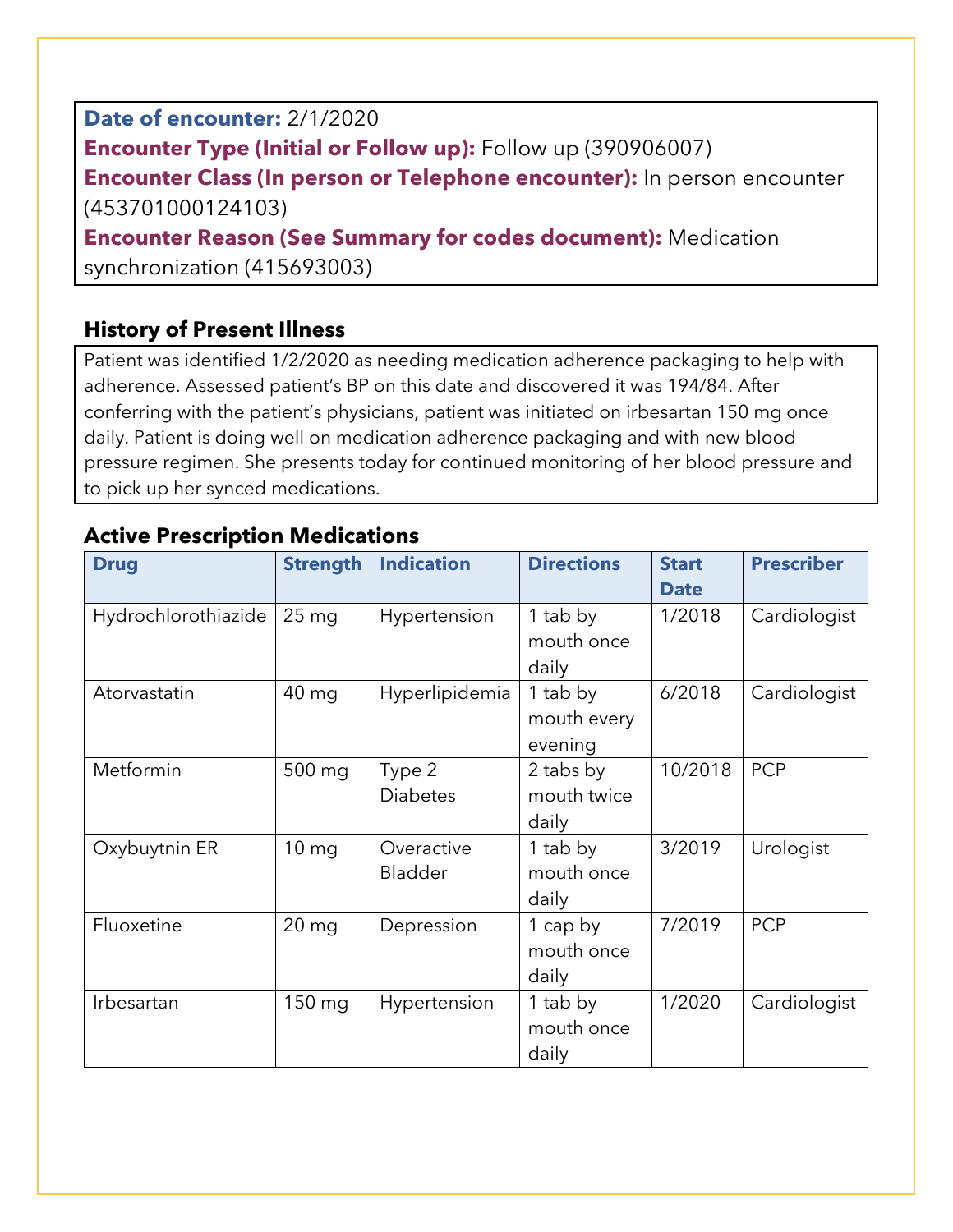#### **Active Non-Prescription Medications**

| <b>Drug</b>            | <b>Strength   Indication</b> | <b>Directions</b>              | <b>Start</b><br><b>Date</b> | <b>Prescriber</b> |
|------------------------|------------------------------|--------------------------------|-----------------------------|-------------------|
| Acetaminophen   650 mg |                              | Osteoarthritis 2 tabs by mouth | 2015                        | N/A               |
|                        |                              | every 8 hours as               |                             |                   |
|                        |                              | needed for pain                |                             |                   |

## **Allergies and Alerts**

**Medication Allergies (drug, timing, reaction):** Penicillin – patient reports reaction as child, unaware of timing or reaction

**Adverse reactions to drugs in the past:** Lisinopril – patient developed dry cough

**Other Alerts/Health Aids/Special Needs (sight, hearing, mobility, literacy, disability):** Patient is hearing-impaired and has hearing aids in both ears.

## **Immunization History (relevant to patient age and health status)**

| <b>Immunization</b> | <b>Date(s) Administered</b> |
|---------------------|-----------------------------|
| Prevnar             | 03/2017                     |
| Pneumovax           | 04/2018                     |
| Shingrix            | 01/2019, 04/2019            |
| Influenza           | 10/2018, 12/2019            |

#### **Current Medical History/Problem List (list current medical conditions)**

| <b>Medical Condition</b> | <b>Date/Year of Diagnosis</b> |
|--------------------------|-------------------------------|
| Osteoarthritis           | 2015                          |
| Hypertension             | 2017                          |
| Hyperlipidemia           | 2018                          |
| Type 2 Diabetes Mellitus | 2018                          |
| Overactive Bladder       | 2019                          |
| Depression               | 2019                          |

## **Prescription Fill History**

**Medications synchronized (highlight one)?** YES NO

**If yes, last sync fill date:** 1/31/2020 (picked up today, 2/1/2020)

**Pertinent gaps in refill history:** Prior to enrollment in medication adherence packaging program, patient was frequently filling chronic medications more than 7 days after refills were due. Patient reported sometimes waiting until all medications were filled in order to only have to coordinate transportation to the pharmacy once for all prescriptions.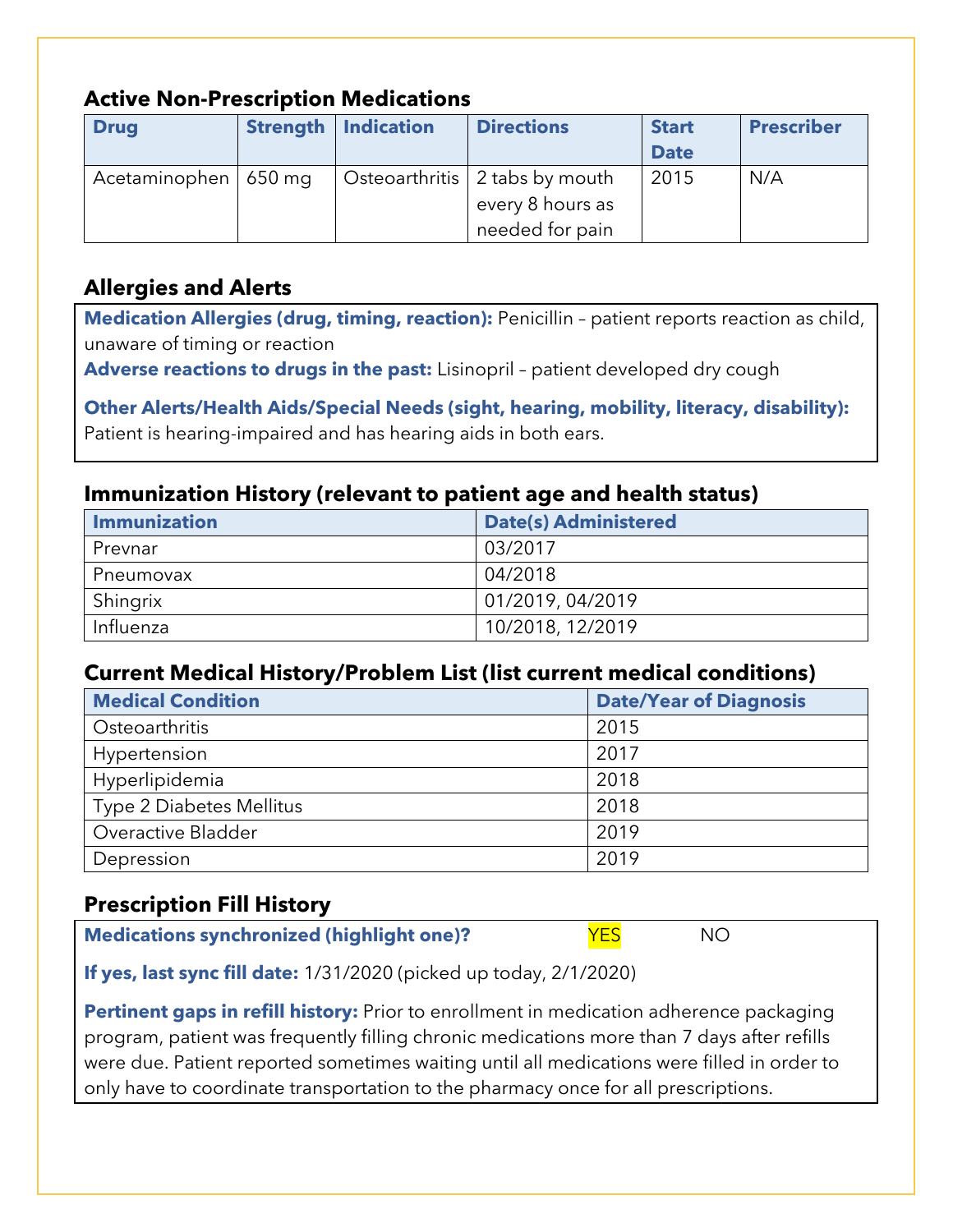#### **Past Medications**

| <b>Drug</b> | <b>Indication</b> |         |         | <b>Start Date   Stop Date   Reason for Discontinuation</b> |
|-------------|-------------------|---------|---------|------------------------------------------------------------|
| Lisinopril  | Hypertension      | 11/2017 | 02/2018 | Adverse reaction - dry cough                               |

#### **Past Medical History (relevant illness, hospitalization, procedures, etc.)**

| Medical condition or recent hospitalization   | <b>Date</b> |
|-----------------------------------------------|-------------|
| Hopsitalized for Community Acquired Pneumonia | 02/2019     |

## **Social History**

**Tobacco Use:** Former smoker – 1 PPD (quit in 2012)

**Alcohol Consumption:** reports 1-2 alcoholic drinks per week

**Caffeine Consumption:** reports 1 cup of caffeinated tea every morning

**Recreational Drug Use:** denies any recreational drug use

**Describe Diet:** Patient reports a varying diet, but describes some common meals. For breakfast she typically eats cereal or oatmeal with a glass of orange juice and a cup of tea. Occassionally, she will eat eggs and toast or a bagel. For lunch, she reports eating sandwiches (ham, turkey, tuna salad) or soup (chicken noodle, tomato). Dinner typically consists of protein (chicken, beef), carbs (potatoes, pasta), and a canned vegetable. The patient reports snacking on things like chips and cookies occassionally in the evening. She typically drinks only water with lunch and dinner, with the exception of a glass of wine a couple of nights per week.

**Describe Exercise:** Patient reports walking about 1.5 miles around her neighborhood at least three times weekly.

**Relevant Social Determinants of Health:** Patient reports that because she lives alone and does not drive, she sometimes has difficulty getting transportation to the grocery store, pharmacy, and doctors' appointments. Pain associated with osteoarthritis also makes it difficult for patient to move around, adding to her mobility issues.

|                       | <b>Results</b> | <b>Date</b> |  |
|-----------------------|----------------|-------------|--|
| <b>Height</b>         | 63 inches      | 04/2019     |  |
| Weight                | $152$ lbs      | 01/2020     |  |
| <b>Blood Pressure</b> | 194/84 mmHg    | 01/02/2020  |  |
|                       | 172/82 mmHq    | 01/10/2020  |  |
|                       | 150/78 mmHq    | 01/16/2020  |  |
|                       | 138/80 mmHg    | 01/22/2020  |  |
|                       | 130/78 mmHq    | 02/01/2020  |  |
| <b>Heart Rate</b>     | 90 bpm         | 01/02/2020  |  |

#### **Vital Signs/Physical Assessment/Labs**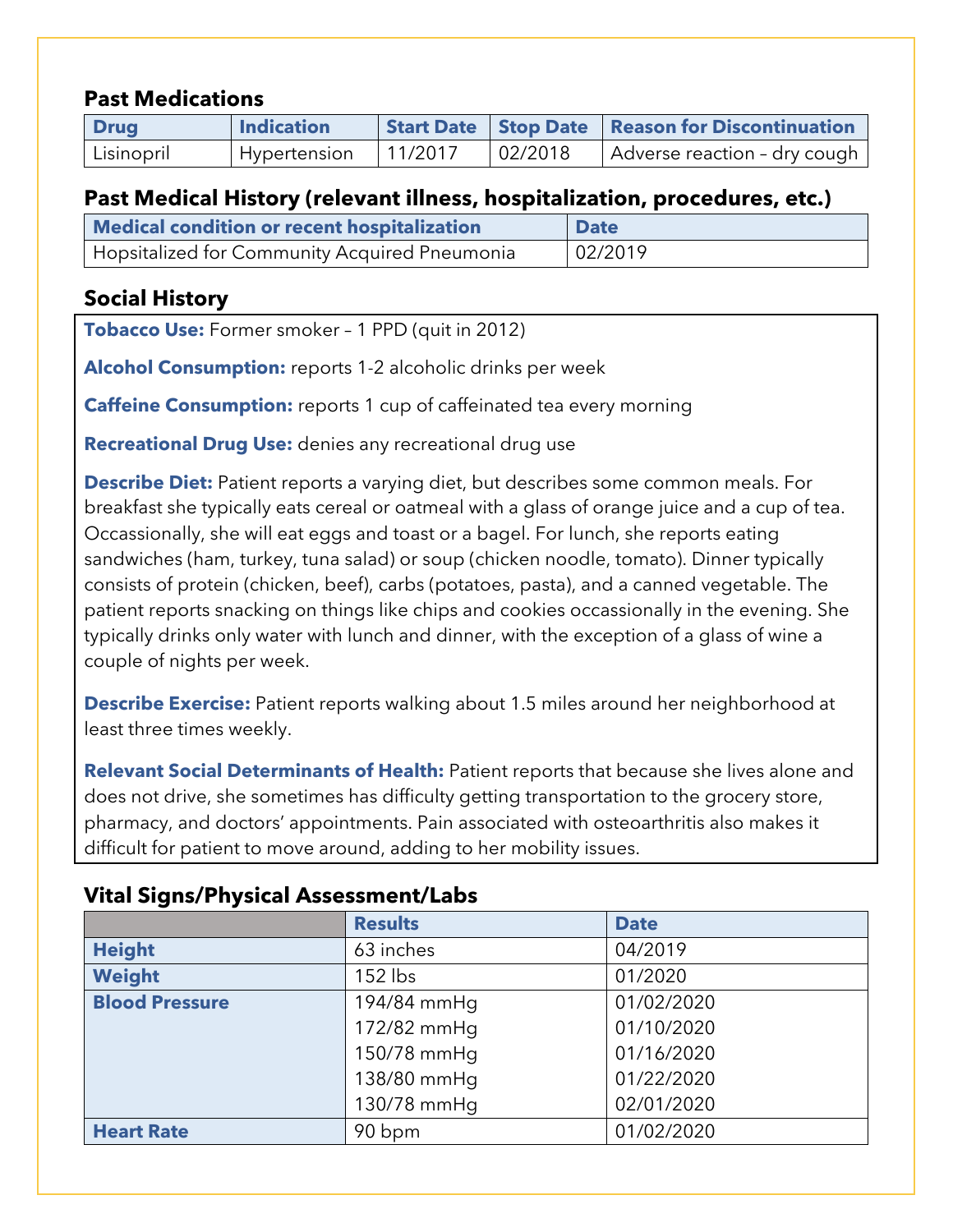|                     | 85 bpm | 01/10/2020 |
|---------------------|--------|------------|
|                     | 78 bpm | 01/16/2020 |
|                     | 75 bpm | 01/22/2020 |
|                     | 75 bpm | 02/01/2020 |
| <b>Respirations</b> | N/A    |            |
| <b>Temperature</b>  | N/A    |            |
| <b>Other</b>        | N/A    |            |
|                     |        |            |
|                     |        |            |

## **Patient Encounter Assessment:**

Patient's blood pressure is now controlled following the addition of irbesartan to her medication regimen and improved medication adherence with use of med sync and medication adherence packaging services. BP today is 130/78 mm Hg, which is below the goal of < 130/90 mmHg.

## **Medication Related Problems (MRPs) and Interventions**

**(For all MRP and Intervention Descriptions/Codes and Statuses, see the Summary for codes document and CPESN SNOMED Code Guide. \*\*Please use FHIR Status options for MRP Status and Intervention Status: active, recurrence, relapse, inactive, remission, or resolved)**

| <b>MRP Date</b>     | <b>MRP Description/Code</b> | <b>MRP Note</b>                     | <b>MRP Status</b>   |
|---------------------|-----------------------------|-------------------------------------|---------------------|
| 01/02/2020          | Noncompliance with          | Patient often fills chronic         | Active              |
|                     | medication regimen          | medications at least 7 days after   |                     |
|                     | (129834002)                 | they are due to be refilled.        |                     |
|                     |                             | Patient reports sometimes           |                     |
|                     |                             | waiting to come pick up             |                     |
|                     |                             | medications until they are all      |                     |
|                     |                             | filled due to transportation        |                     |
|                     |                             | issues.                             |                     |
| <b>Intervention</b> | <b>Intervention</b>         | <b>Intervention Note</b>            | <b>Intervention</b> |
| <b>Date</b>         | <b>Description/Code</b>     |                                     | <b>Status</b>       |
| 01/02/2020          | Synchronization of          | Patient has been enrolled in        | Active              |
|                     | repeat medication           | med sync and medication             |                     |
|                     | (415693003)                 | adherence packaging services        |                     |
|                     |                             | to assist her in getting refills on |                     |
|                     |                             | time and remembering to take        |                     |
|                     |                             | chronic medications.                |                     |

| <b>MRP Date</b> | <b>MRP Description/Code</b>                           | <b>IMRP Note</b>                                              | <b>MRP Status</b> |
|-----------------|-------------------------------------------------------|---------------------------------------------------------------|-------------------|
| 01/02/2020      | Under care of multiple<br>providers<br>(209100124100) | Patient's medications are<br>prescribed by PCP, cardiologist, | Resolved          |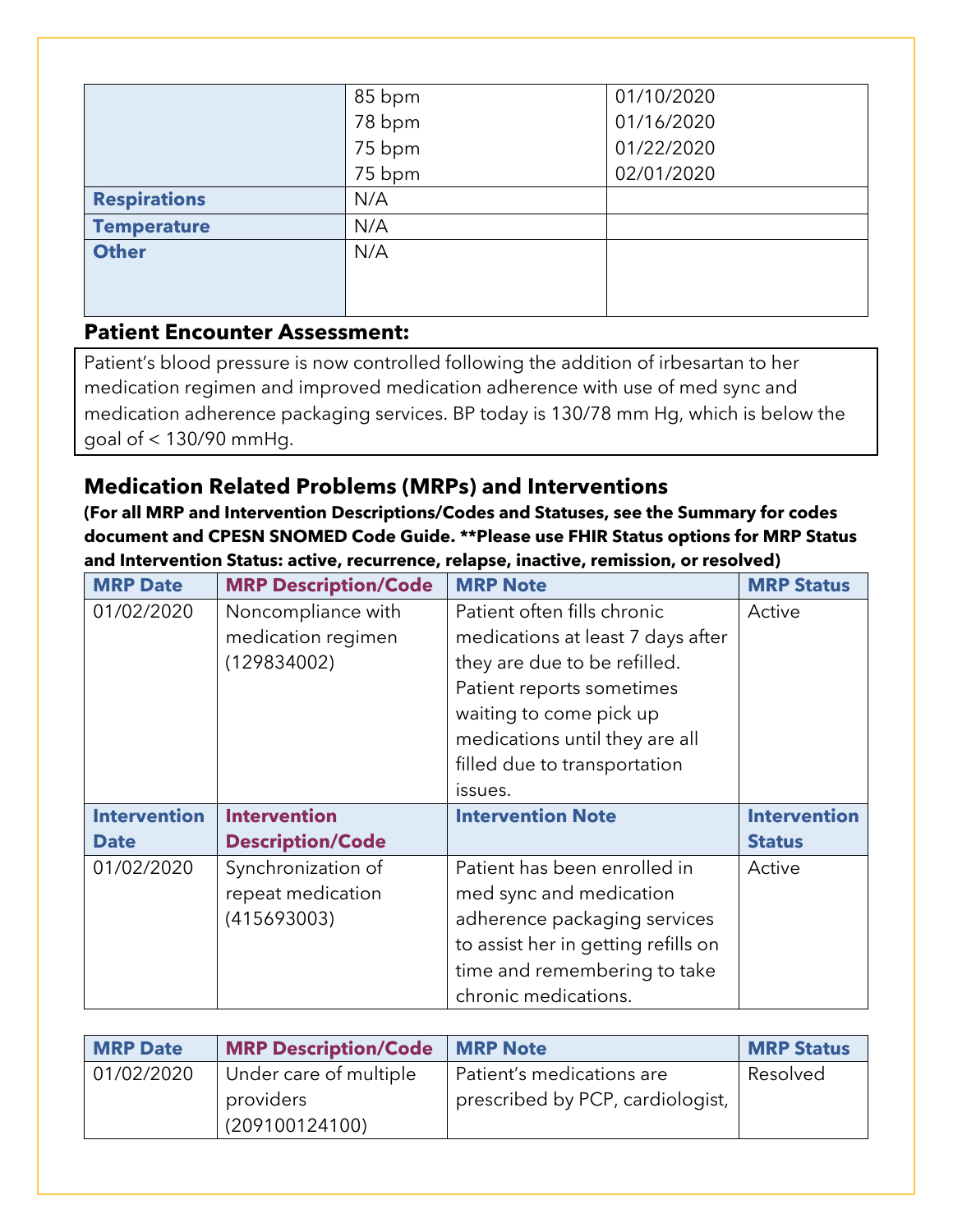|                     |                                                                | and urologist. Medication lists<br>at these offices are inconsistent.                                     |                     |
|---------------------|----------------------------------------------------------------|-----------------------------------------------------------------------------------------------------------|---------------------|
| <b>Intervention</b> | <b>Intervention</b>                                            | <b>Intervention Note</b>                                                                                  | <b>Intervention</b> |
| <b>Date</b>         | <b>Description/Code</b>                                        |                                                                                                           | <b>Status</b>       |
| 01/02/2020          | Medication<br>reconciliation with all<br>providers (430193006) | Resolved discrepancies on<br>various medication lists and<br>provided all providers with<br>current list. | Resolved            |

| <b>MRP Date</b>     | <b>MRP Description/Code</b> | <b>MRP Note</b>                  | <b>MRP Status</b>   |
|---------------------|-----------------------------|----------------------------------|---------------------|
| 01/02/2020          | Additional medication       | Patient has been on only HCTZ    | Resolved            |
|                     | therapy required            | for blood pressure since 2018.   |                     |
|                     | (42898100124101)            | Addition of another              |                     |
|                     |                             | antihypertensive is required     |                     |
|                     |                             | given her consistently elevated  |                     |
|                     |                             | BP (194/84 mm Hq).               |                     |
| <b>Intervention</b> | <b>Intervention</b>         | <b>Intervention Note</b>         | <b>Intervention</b> |
| <b>Date</b>         | <b>Description/Code</b>     |                                  | <b>Status</b>       |
| 01/3/2020           | Recommendation to           | Recommended addition of ARB      | Resolved            |
|                     | start prescription          | to cardiologist given history of |                     |
|                     | medication                  | intolerance to lisinopril.       |                     |
|                     | (428821000124109)           | Cardiologist sent prescription   |                     |
|                     |                             | for irbesartan on 1/6.           |                     |

| <b>MRP Date</b>     | <b>MRP Description/Code</b> | <b>MRP Note</b>                     | <b>MRP Status</b>   |
|---------------------|-----------------------------|-------------------------------------|---------------------|
| 01/02/2020          | Deficient knowledge of      | Patient states that she does not    | Active              |
|                     | disease procress            | know her BP goal or potential       |                     |
|                     | (129864005)                 | complications of HTN. Patient       |                     |
|                     |                             | does not check BP at home.          |                     |
| <b>Intervention</b> | <b>Intervention</b>         | <b>Intervention Note</b>            | <b>Intervention</b> |
| <b>Date</b>         | <b>Description/Code</b>     |                                     | <b>Status</b>       |
| 01/02/2020          | Recommendation to           | Patient is willing to take her BP   | Active              |
|                     | monitor physiologic         | at home every day and record        |                     |
|                     | parameters                  | in a log. BP will be monitored at   |                     |
|                     | (432371000124100)           | pharmacy at least monthly when      |                     |
|                     |                             | receiving adherence packaging.      |                     |
| 1/10/2020;          | Blood pressure taking       | Blood pressure remained above       | Active              |
| 1/16/2020;          | (46973005)                  | goal for nearly 1 month             |                     |
| 1/22/2020;          |                             | following initiation of irbesartan. |                     |
| 2/1/2020            |                             |                                     |                     |